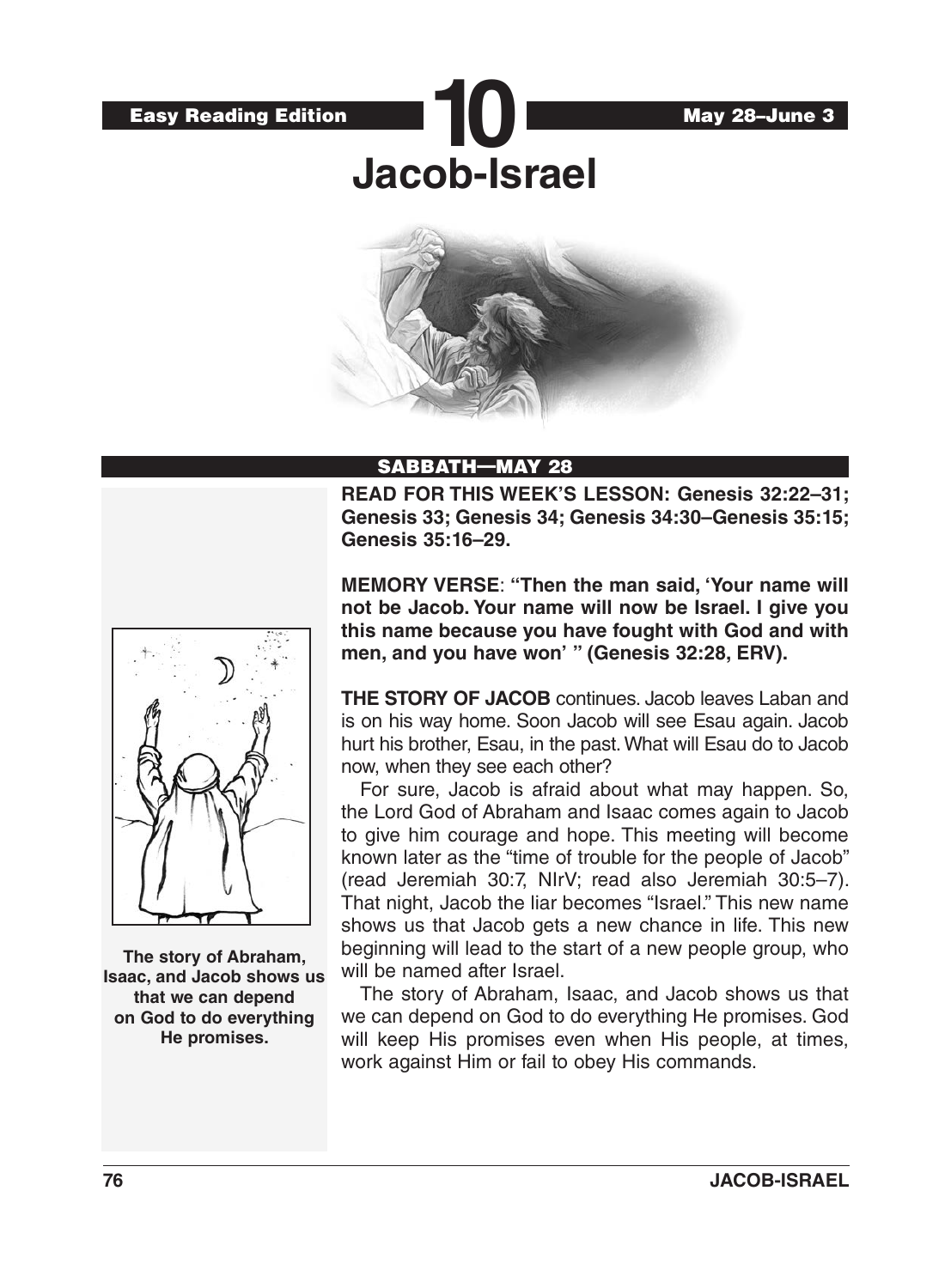### SUNDAY—MAY 29 Lesson 10

## **FIGHTING WITH GOD (Genesis 32:22–31)**

After Jacob leaves Laban, Jacob meets God. Jacob is afraid because he knows that his brother Esau is coming against him with 400 men (Genesis 32:6). So, Jacob prays to the Lord for help. Jacob says, " 'You have been very kind and faithful [kept your promises] to me. But I'm not worthy of [not good enough to get] any of this [mercy]' " (Genesis 32:10; NIrV). Jacob now knows what the mercy of God is all about. How does the Lord answer Jacob?

## **Read the story in Genesis 32:22–31; also read Hosea 12:3, 4. What spiritual lessons does this story about Jacob and the Angel teach us?**

Jacob is very upset. We can understand why, right? Esau is on the way to kill Jacob. Of course, Jacob wants to protect his family. Jacob camps by himself at night so he can pray. All of a sudden, "a Man" attacks Jacob (Genesis 32:24, NKJV). The word written as "Man" shows us God in the Hebrew language (read Isaiah 53:3). Daniel uses this same Hebrew word to show us our High Priest in heaven, Michael (Daniel 10:5). A high priest is a chief religious leader. Joshua uses this same word, "Man," to show us the Lord, who is the " 'commander of the Lord's army' " (Joshua 5:14, ERV; read also Joshua 5:13–15). Joshua says this Commander is the Lord Himself.

As Jacob fights this "Man," Jacob starts to see that he fights against God Himself. That is why Jacob says, " 'I won't let you go unless [except when] you bless me' " (Genesis 32:26, NIrV). Jacob grabs hold of God and will not let go. Jacob begs God to forgive and accept him.

"Jacob lied and cheated to get the special blessing from his brother. God showed Jacob his sin. Jacob saw that he had not trusted the promises of God. Jacob tried by his own efforts to make the things happen that God promised to do for him in His own time and way."—Ellen G. White, *Patriarchs and Prophets*, pages 197, 198, adapted.

God changes Jacob's name. What does Jacob's new name show? His new name shows that God forgives Jacob. His new name is Israel. This name means that Jacob doesn't need to feel guilty about his past anymore. The Lord says, " 'I give you this name because you have fought with God and with men, and you have won' " (Genesis 32:28, ERV).



**The Lord says, " 'I give you this name because you have fought with God and with men, and you have won' " (Genesis 32:28, ERV).**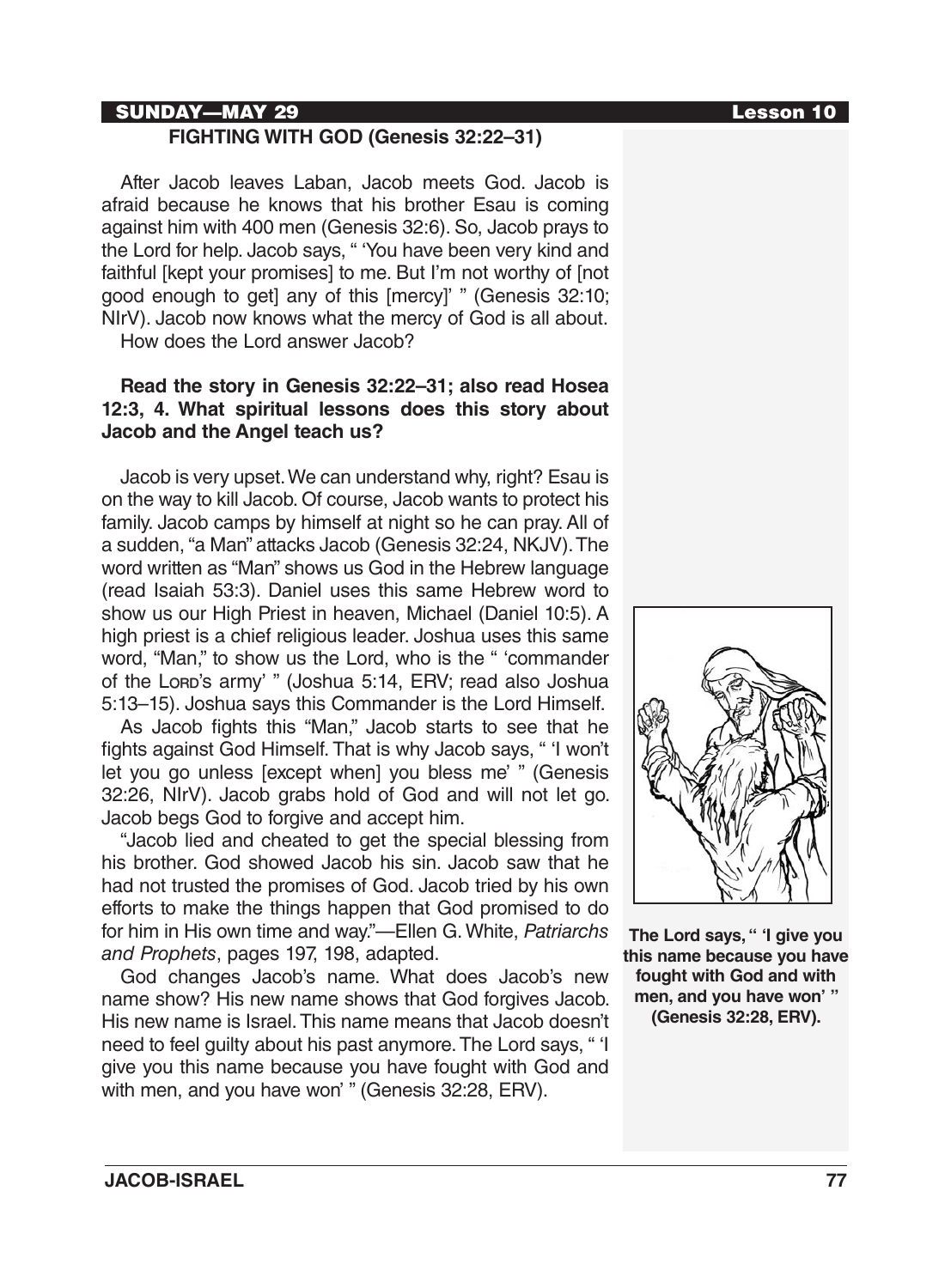### Lesson 10 MONDAY—MAY 30



**Jacob bows down seven times in front of his brother (Genesis 33:3).**

## **THE BROTHERS MEET (Genesis 33)**

Jacob now leaves Peniel. Peniel is the place where Jacob fought with God. The name Peniel means "the face of God" (read Genesis 32:30). There, Jacob saw God face-to-face and lived. Now Jacob moves to meet his brother. The two brothers have been separated for 20 years. Esau comes to meet Jacob with 400 men (Genesis 33:1). Jacob is worried. So, he gets himself and his family ready for whatever may happen next.

**Read about Jacob and Esau in Genesis 33. First, Jacob sees the face of God and then he sees the face of Esau. What connection do you see between the two experiences? What lessons can we learn from this story about how we should love our own "brothers," whoever they may be?**

Jacob bows down seven times in front of his brother, Esau (Genesis 33:3). Several times Jacob calls Esau " 'my lord' " (Genesis 33:8, 13–15, NKJV). Jacob also calls himself Esau's " 'servant' " (Genesis 33:5; compare with Genesis 32:4, 18, 20, NKJV). The seven bows of Jacob show us the seven blessings that Isaac gave Jacob (Genesis 27:27–29). When Jacob bows to Esau, Jacob also reverses the blessing that Isaac gave him: " 'nations [people groups] bow down to you' " (Genesis 27:29, NKJV).

Why does Jacob say and do these things? He is trying to pay back to his brother the blessing that he stole from him (read Genesis 33:11). When Esau sees his brother, Esau runs to him. Does Esau kill Jacob? No. Esau "kissed him, and they wept" (Genesis 33:4, NKJV).

Later, Jacob says to Esau: " 'I am very happy to see your face again. It is like [the same as] seeing the face of God. I am very happy to see that you accept me' " (Genesis 33:10, ERV). Why does Jacob say these surprising words? Because he is so happy and pleased that Esau forgives him. The word written as "accept" comes from the Hebrew verb "**ratsah**" (Genesis 33:10). This word shows us any gift that God accepts or that pleases Him. So, "**ratsah**" shows us that God forgives the one who gives the gift (Leviticus 22:27; Amos 5:22).

First, God forgives Jacob at Peniel. Now Esau forgives Jacob, too. So, the first experience of forgiveness with God at Peniel helps Jacob get ready for the second experience of forgiveness with his brother. For sure, Jacob understands the mercy of God now more than ever before.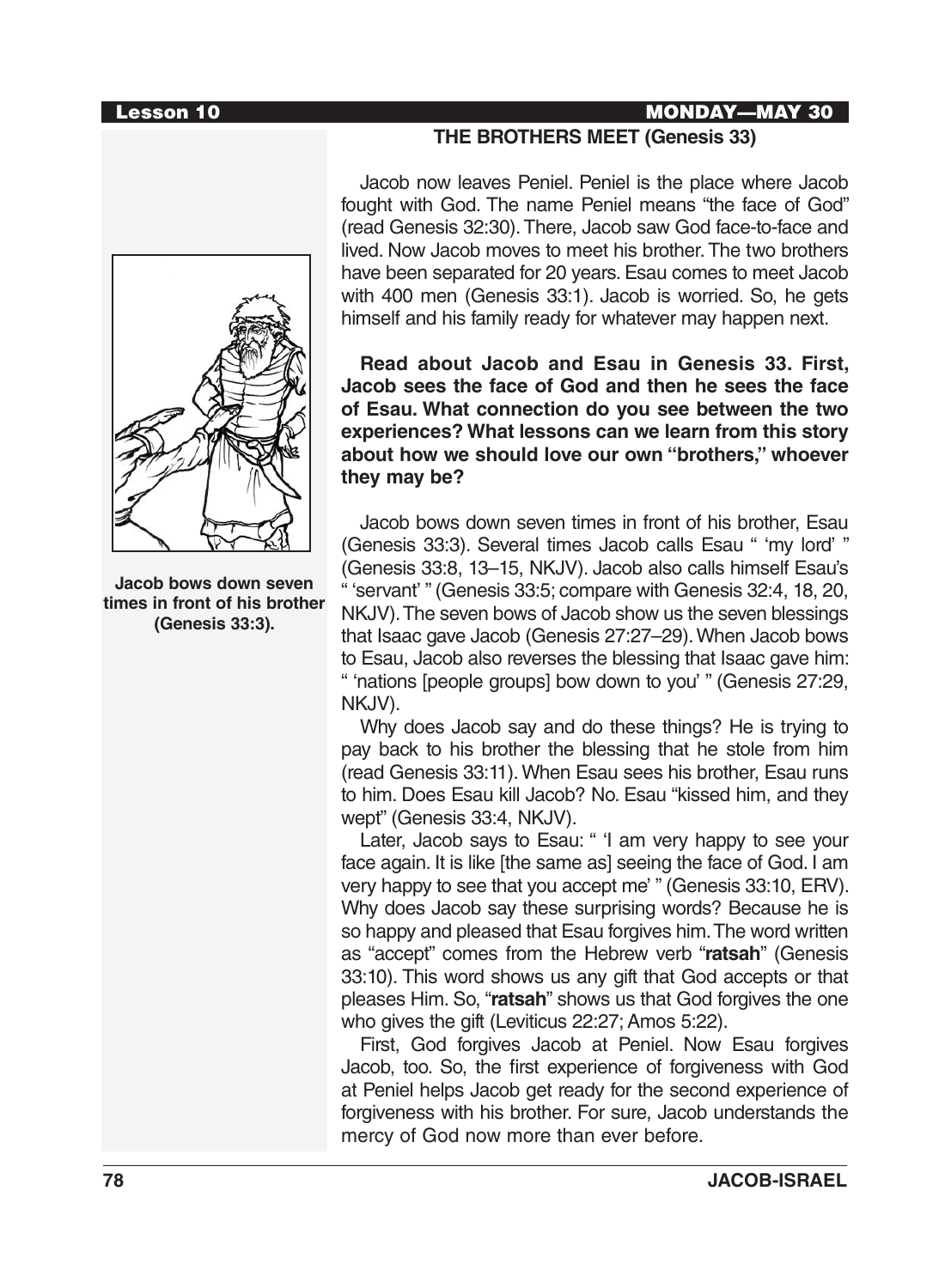### TUESDAY—MAY 31 Lesson 10

## **DINAH (Genesis 34)**

Jacob makes peace with his brother. Now Jacob is ready to settle in the land of Canaan. "After Jacob came from Paddan Aram, he arrived safely at the city of Shechem in Canaan" (Genesis 33:18, NIrV). The word "safely" comes from the Hebrew word "shalom," which means "peace." For the first time, Jacob has peace in his journey home.

Jacob buys some land in Shechem (Genesis 33:19). There, Jacob builds an altar to show his faith in God. Jacob understands how much he must depend on God. So, Jacob offers God many gifts and worships Him.

Jacob-Israel has trouble when he tries to settle in the land. In the same way, Isaac had trouble at Gerar with Abimelech (Genesis 26:1–33). Jacob does his best to try to live in peace with the Canaanites.

## **Read the story in Genesis 34. What happens to Jacob's family in this story? Can they continue to live in peace with the Canaanites?**

In this story, we read about Shechem, who sees Dinah, the daughter of Jacob. Shechem forces Dinah to have sex with him. But then Shechem falls in love with Dinah and wants to marry her. He is willing to be circumcised so that he can marry her. As you will remember, being circumcised means that the top of the skin at the end of the male sex parts is cut off. This act was a sign of the agreement between God and His people.

But the brothers of Dinah are angry with Shechem. God told His people not to marry the Canaanites. So, Simeon and Levi decide to punish Shechem. First, Simeon and Levi lie to Shechem (Genesis 34:13). Next, Simeon and Levi kill all the men in the city, Shechem, and his father. Then Simeon and Levi steal everything in the city (Genesis 34:25–27).

When Dinah is forced to have sex, Jacob says nothing (Genesis 34:5). Jacob wants only to live in peace. But when Jacob hears what his two sons do, he scolds them because of the trouble they cause for him in the land (Genesis 34:30).

**In the Genesis stories, we see the same things happening again and again: lies and cheating, mercy and forgiveness. What do these things tell us about humans?**



**In this story, we read about Shechem, who sees Dinah, the daughter of Jacob.**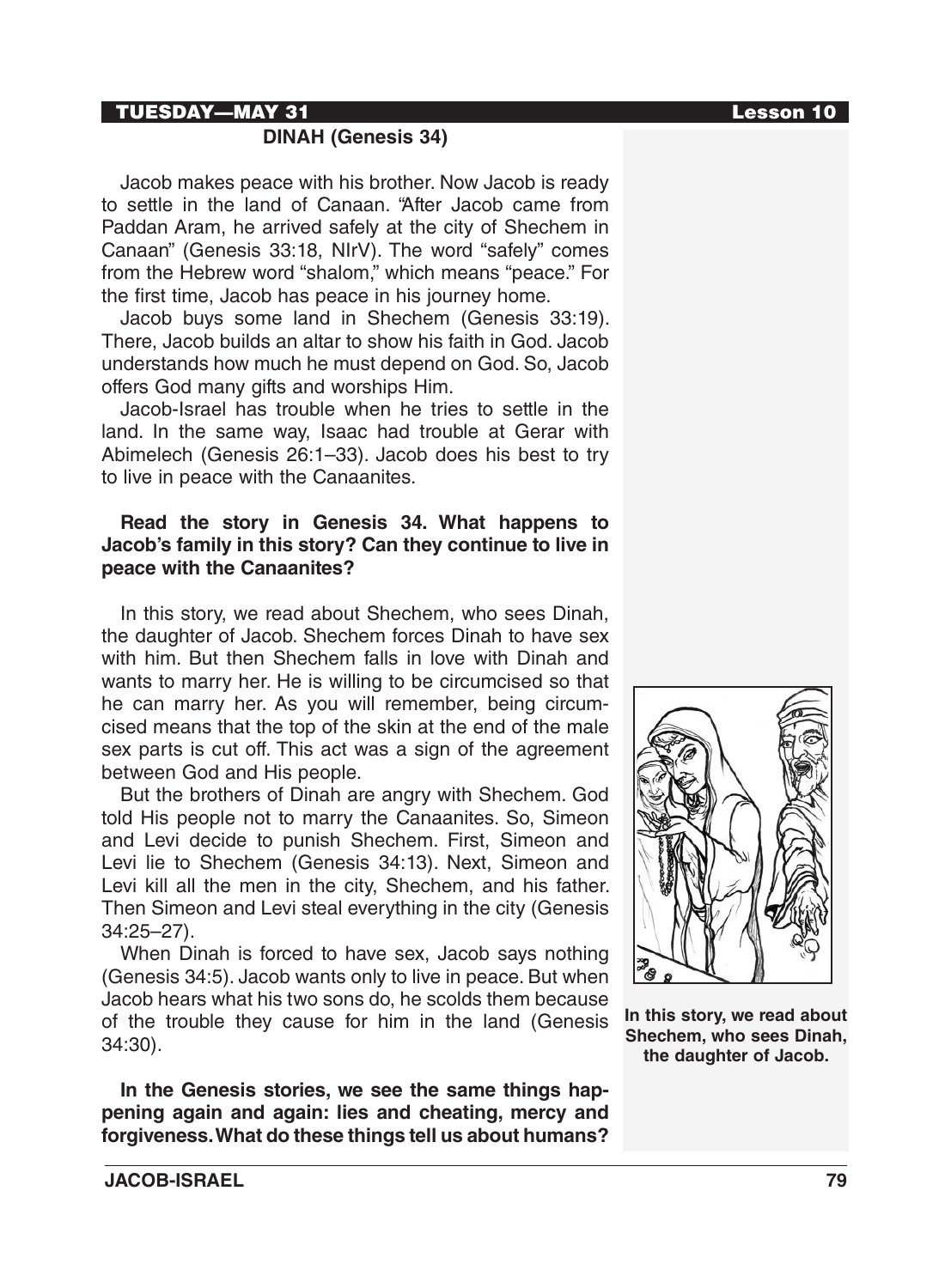#### Lesson 10 WEDNESDAY—JUNE 1

## **THE WORSHIP OF FALSE GODS (Genesis 34:30–Genesis 35:15)**

**Read the story in Genesis 34:30–Genesis 35:15. What lessons can we learn about worship from what happens here?**

Jacob complains about the crimes of his two sons and scolds them (Genesis 34:30). Right away, God tells Jacob to leave Shechem and go back to Bethel to make a new agreement with God. God tells him to build an altar when he arrives.

After the command from God, Jacob tells his people to throw away the idols or statues of Canaanite gods. The sons of Jacob took these idols from the city when they killed Shechem and his people. These idols also included the statues that Rachel stole from the house of her father (Genesis 31:19, 32). God cannot make new His agreement with Jacob until his family gets rid of the false gods from their tents and their hearts.

This story shows us an important Bible truth about turning away from sin. We must do more than confess our sin and say we are sorry. We must get rid of any false gods in our hearts. False gods are everywhere. If we are not careful, we can worship just about anything, right?

So, Jacob obeys God. Then God causes the people around Jacob to feel afraid of him (Genesis 35:5). No one dares to attack Jacob. Now Jacob and his family are ready to worship God (Genesis 35:6). This story shows us that Jacob and his family have made peace with God and with each other. Jacob gives the name El Bethel to the place where he builds the altar. This name helps Jacob remember his dream about the ladder. So, we can see that the broken connection between heaven and earth is now made new again.

At this time, God helps Jacob remember that his name has been changed to Israel (Genesis 35:10). Then God gives Jacob-Israel a double blessing. First, God blesses Jacob with the promise of many future children. Kings will come from his family line, including the Savior, who is the King of all kings. Second, God blesses Jacob by promising him the land of Canaan (Genesis 35:11, 12).

**When we love something more than we love God, we are guilty of worshiping false gods. The worship of false gods can sneak into our hearts very quickly. What can we do to protect ourselves from this danger?** 



**After the command from God, Jacob tells his people to throw away the idols or statues of Canaanite gods.**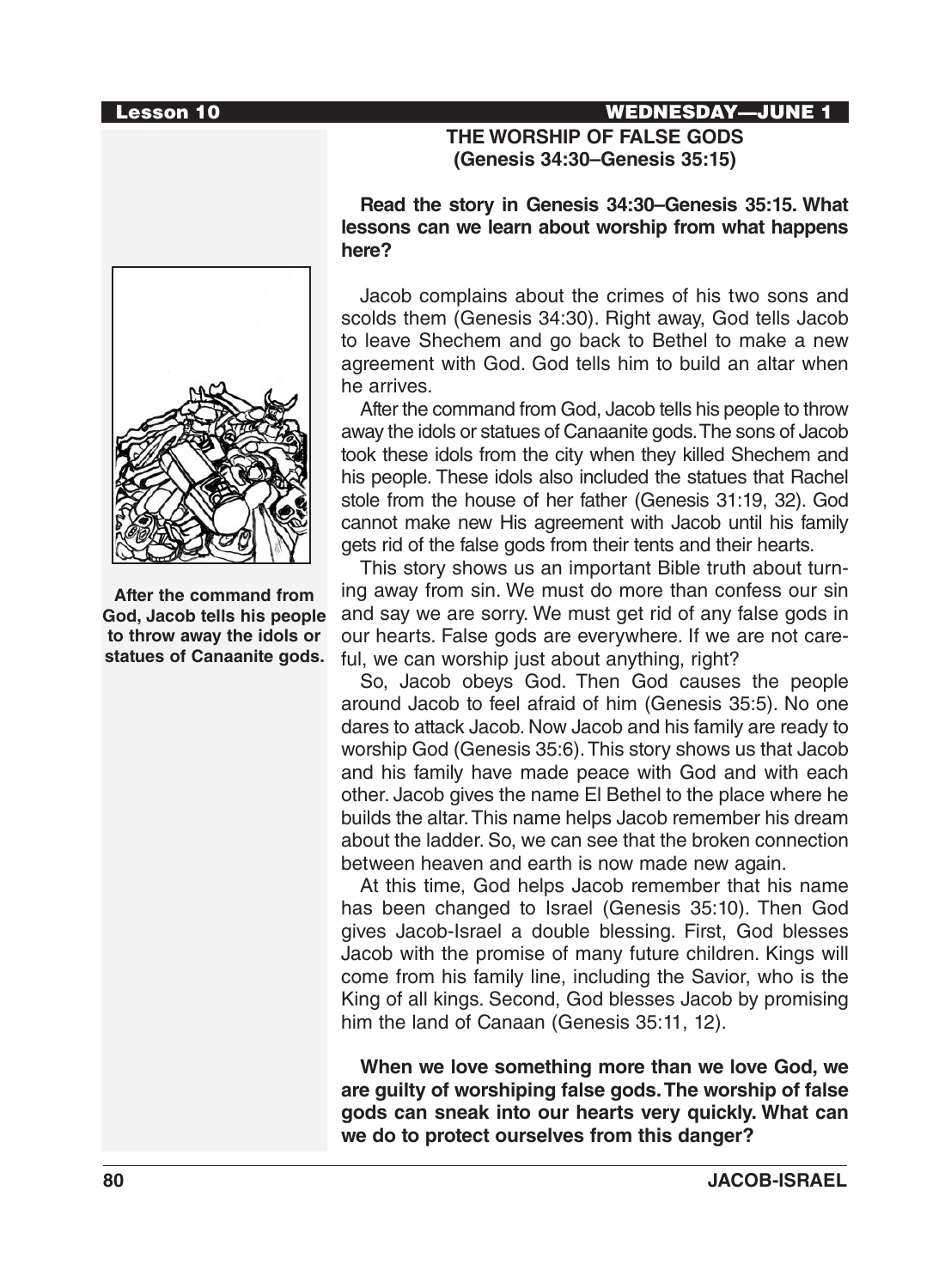#### THURSDAY—JUNE 2 Lesson 10

### **RACHEL DIES (Genesis 35:16–29)**

**Read the story about Jacob and his family in Genesis 35:16–29. What other troubles does Jacob meet?**

As soon as Jacob leaves Bethel, three things happen on the last part of his journey home. Benjamin, his last son, is born. Then Rachel dies. And Reuben, who is the first son of Jacob and Leah, sleeps with one of the other wives of Jacob. The Bible does not tell us why Reuben does something so evil. We just do not know.

The birth of Benjamin is connected to Bethlehem (Genesis 35:19). Bethlehem is within the borders of the Promised Land. So, the birth of Benjamin becomes a word picture that shows us the promise of God for the future of Israel. The woman who helps deliver the baby of Rachel tells Rachel " 'Do not fear' " (Genesis 35:17, NKJV). These words are the same words that God said to Abraham (Genesis 15:1).

Before she dies, Rachel names her son Ben-oni, which means "son of my sorrow." This name shows us her pain. Jacob changes this name to Benjamin, which means "son of the right hand." This name shows us that Jacob hopes for the Promised Land and for promises that God made to Israel.

During this time, Reuben sleeps with Bilhah, one of the wives of Jacob. Bilhah also is the maid of Rachel (Genesis 35:25; Genesis 30:3). The Bible tells us that "Israel heard about this, and he was very angry" (Genesis 35:22, ERV). In the end, Jacob trusts God to keep His promises, even when his family does things they should not do. Because of his awful sin, Reuben will not get the special blessing that comes to the son who is born first.

**Wow, Jacob's family makes many mistakes. In the end, God keeps His promises to Jacob and his family anyway. Now just think how different this story will be if the children of Jacob obey God! Things will be much easier, right? How much easier will it make our lives if we work with God and not against Him?** 



**Jacob changes the name that Rachel gives her baby.**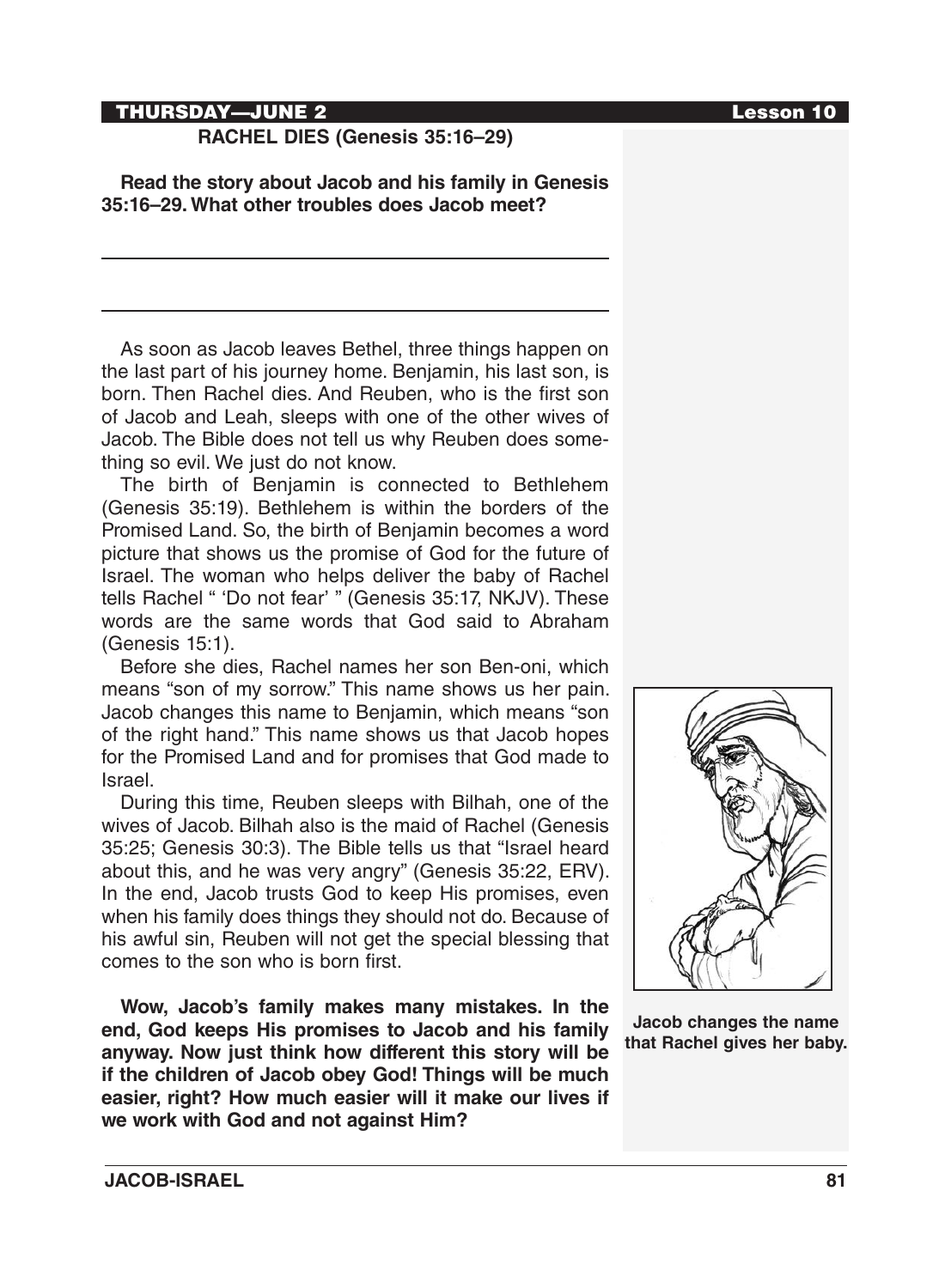#### Lesson 10 FRIDAY—JUNE 3

**"The history of Jacob gives us hope. God will not turn away from the ones who sinned but then turn back to Him with sorry hearts."**

**ADDITIONAL THOUGHT:** Read Ellen G. White, "The Night of Wrestling," pages 195–203, in *Patriarchs and Prophets*.

"Jacob fights with God all night. This experience of pain and suffering shows us the awful test that the people of God will have just before the Second Coming. . . . God's people will fight against the powers of evil. All of God's children will have the same experience as Jacob in this final fight. God will give them a test of faith. This test will show everyone that His people are patient. The test also will show everyone how much His people trust Him to deliver them. Satan will make them feel that they have no chance of being saved. Satan will tell them their sins are too awful. So, God will never pardon them. God's people will see how much they failed God in the past. They will see all their mistakes. As they think about their past, their hopes will die. Then they remember that God is full of mercy. The people of God also will remember that they turned away from their sins. They will ask God to keep His promises that He made to them because of Jesus. These promises are for helpless sinners who have confessed their sins. Then the faith of the people of God will not fail when God does not answer their prayers right away. They will hold on to the strength of God just as Jacob held on to the Angel. And the people of God will say, ' "I won't let you go unless [until] you bless me" ' (Genesis 32:26, NIrV). . . .

"The history of Jacob gives us hope. God will not turn away from the ones who sinned but then turn back to Him with sorry hearts. By faith, Jacob got what he failed to get by fighting in his own strength. Jacob trusted in God and not in himself. God taught His servant that only His power and mercy will give him the blessing he wants so much. The same is true for us in these end times. Dangers will be all around us, and we will feel very sad. So, we must depend completely on the faith and promises of Jesus. We can do nothing to save ourselves."—Ellen G. White, *Patriarchs and Prophets*, pages 201–203, adapted.

## **DISCUSSION QUESTIONS:**

1 How does the experience of Jacob show us this Bible truth: "It is when I am weak that I am really strong" (2 Corinthians 12:10, ERV)?

2 What false gods do we worship today? How can we make sure we worship only God?